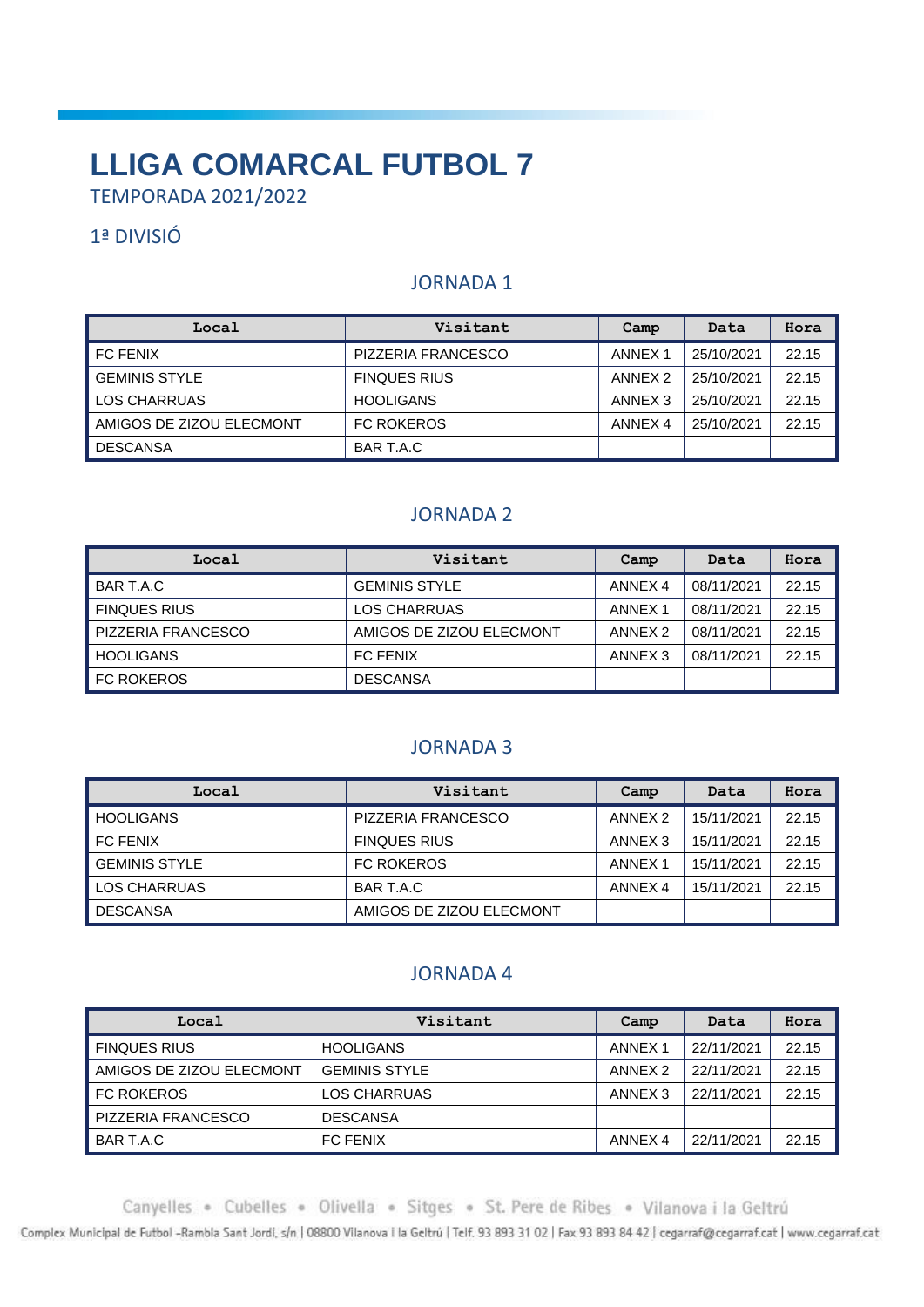| Local            | Visitant                 | Camp               | Data       | Hora  |
|------------------|--------------------------|--------------------|------------|-------|
| I FC FENIX       | <b>FC ROKEROS</b>        | ANNEX <sub>1</sub> | 29/11/2021 | 22.15 |
| I FINQUES RIUS   | PIZZERIA FRANCESCO       | ANNEX <sub>3</sub> | 29/11/2021 | 22.15 |
| <b>HOOLIGANS</b> | BAR T.A.C                | ANNEX <sub>4</sub> | 29/11/2021 | 22.15 |
| LOS CHARRUAS     | AMIGOS DE ZIZOU ELECMONT | ANNEX <sub>2</sub> | 29/11/2021 | 22.15 |
| I GEMINIS STYLE  | <b>DESCANSA</b>          |                    |            |       |

#### JORNADA 6

| Local                    | Visitant             | Camp               | Data       | Hora  |
|--------------------------|----------------------|--------------------|------------|-------|
| AMIGOS DE ZIZOU ELECMONT | <b>FC FENIX</b>      | ANNEX 1            | 13/12/2021 | 22.15 |
| PIZZERIA FRANCESCO       | <b>GEMINIS STYLE</b> | ANNEX 4            | 13/12/2021 | 22.15 |
| BAR T.A.C                | <b>FINQUES RIUS</b>  | ANNEX <sub>3</sub> | 13/12/2021 | 22.15 |
| <b>FC ROKEROS</b>        | <b>HOOLIGANS</b>     | ANNEX <sub>2</sub> | 13/12/2021 | 22.15 |
| <b>DESCANSA</b>          | LOS CHARRUAS         |                    |            |       |

#### JORNADA 7

| Local               | Visitant                 | Camp               | Data       | Hora  |
|---------------------|--------------------------|--------------------|------------|-------|
| <b>HOOLIGANS</b>    | AMIGOS DE ZIZOU ELECMONT | ANNEX 3            | 20/12/2021 | 22.15 |
| <b>FC FENIX</b>     | <b>DESCANSA</b>          |                    |            |       |
| <b>FINQUES RIUS</b> | <b>FC ROKEROS</b>        | ANNEX <sub>2</sub> | 20/12/2021 | 22.15 |
| BAR T.A.C           | PIZZERIA FRANCESCO       | ANNEX 4            | 20/12/2021 | 22.15 |
| LOS CHARRUAS        | <b>GEMINIS STYLE</b>     | ANNEX <sub>1</sub> | 20/12/2021 | 22.15 |

## JORNADA 8

| Local                    | Visitant            | Camp               | Data       | Hora  |
|--------------------------|---------------------|--------------------|------------|-------|
| <b>GEMINIS STYLE</b>     | <b>FC FENIX</b>     | ANNEX <sub>2</sub> | 24/01/2022 | 22.15 |
| <b>FC ROKEROS</b>        | BAR T.A.C           | ANNEX 4            | 24/01/2022 | 22.15 |
| <b>DESCANSA</b>          | <b>HOOLIGANS</b>    |                    |            |       |
| LOS CHARRUAS             | PIZZERIA FRANCESCO  | ANNEX 3            | 24/01/2022 | 22.15 |
| AMIGOS DE ZIZOU ELECMONT | <b>FINQUES RIUS</b> | ANNEX 1            | 24/01/2022 | 22.15 |

Canyelles . Cubelles . Olivella . Sitges . St. Pere de Ribes . Vilanova i la Geltrú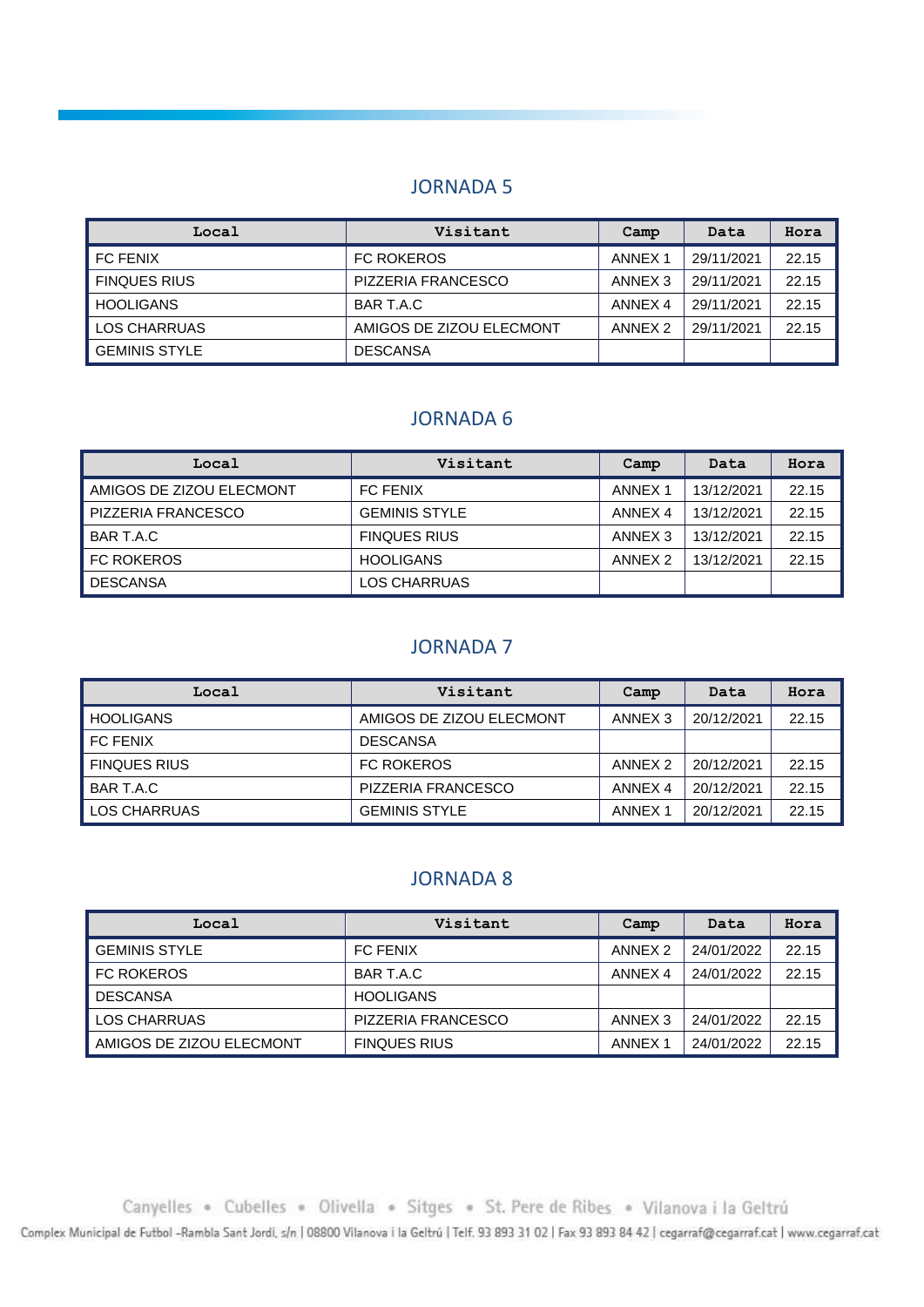| Local                     | Visitant                 | Camp               | Data       | Hora  |
|---------------------------|--------------------------|--------------------|------------|-------|
| l FC FENIX                | LOS CHARRUAS             | ANNEX 2            | 31/01/2022 | 22.15 |
| <b>PIZZERIA FRANCESCO</b> | <b>FC ROKEROS</b>        | ANNEX <sub>1</sub> | 31/01/2022 | 22.15 |
| BAR T.A.C                 | AMIGOS DE ZIZOU ELECMONT | ANNEX 4            | 31/01/2022 | 22.15 |
| HOOLIGANS                 | <b>GEMINIS STYLE</b>     | ANNEX <sub>3</sub> | 31/01/2022 | 22.15 |
| I FINQUES RIUS            | <b>DESCANSA</b>          |                    |            |       |

#### JORNADA 10

| Local                     | Visitant                 | Camp               | Data       | Hora  |
|---------------------------|--------------------------|--------------------|------------|-------|
| <b>DESCANSA</b>           | BAR T.A.C                |                    |            |       |
| HOOLIGANS                 | LOS CHARRUAS             | ANNEX <sub>3</sub> | 14/02/2022 | 22.15 |
| <b>FINQUES RIUS</b>       | <b>GEMINIS STYLE</b>     | ANNEX <sub>2</sub> | 14/02/2022 | 22.15 |
| <b>PIZZERIA FRANCESCO</b> | <b>FC FENIX</b>          | ANNEX 1            | 14/02/2022 | 22.15 |
| <b>FC ROKEROS</b>         | AMIGOS DE ZIZOU ELECMONT | ANNEX 4            | 14/02/2022 | 22.15 |

### JORNADA 11

| Local                    | Visitant            | Camp    | Data       | Hora  |
|--------------------------|---------------------|---------|------------|-------|
| <b>DESCANSA</b>          | <b>FC ROKEROS</b>   |         |            |       |
| <b>GEMINIS STYLE</b>     | BAR T.A.C           | ANNEX 1 | 21/02/2022 | 22.15 |
| <b>FC FENIX</b>          | <b>HOOLIGANS</b>    | ANNEX 2 | 21/02/2022 | 22.15 |
| <b>LOS CHARRUAS</b>      | <b>FINQUES RIUS</b> | ANNEX 4 | 21/02/2022 | 22.15 |
| AMIGOS DE ZIZOU ELECMONT | PIZZERIA FRANCESCO  | ANNEX 3 | 21/02/2022 | 22.15 |

#### JORNADA 12

| Local                    | Visitant             | Camp               | Data       | Hora  |
|--------------------------|----------------------|--------------------|------------|-------|
| PIZZERIA FRANCESCO       | <b>HOOLIGANS</b>     | ANNEX 1            | 07/03/2022 | 22.15 |
| <b>FINQUES RIUS</b>      | <b>FC FENIX</b>      | ANNEX <sub>2</sub> | 07/03/2022 | 22.15 |
| AMIGOS DE ZIZOU ELECMONT | <b>DESCANSA</b>      |                    |            |       |
| BAR T.A.C                | LOS CHARRUAS         | ANNEX <sub>3</sub> | 07/03/2022 | 22.15 |
| <b>FC ROKEROS</b>        | <b>GEMINIS STYLE</b> | ANNEX 4            | 07/03/2022 | 22.15 |

Canyelles . Cubelles . Olivella . Sitges . St. Pere de Ribes . Vilanova i la Geltrú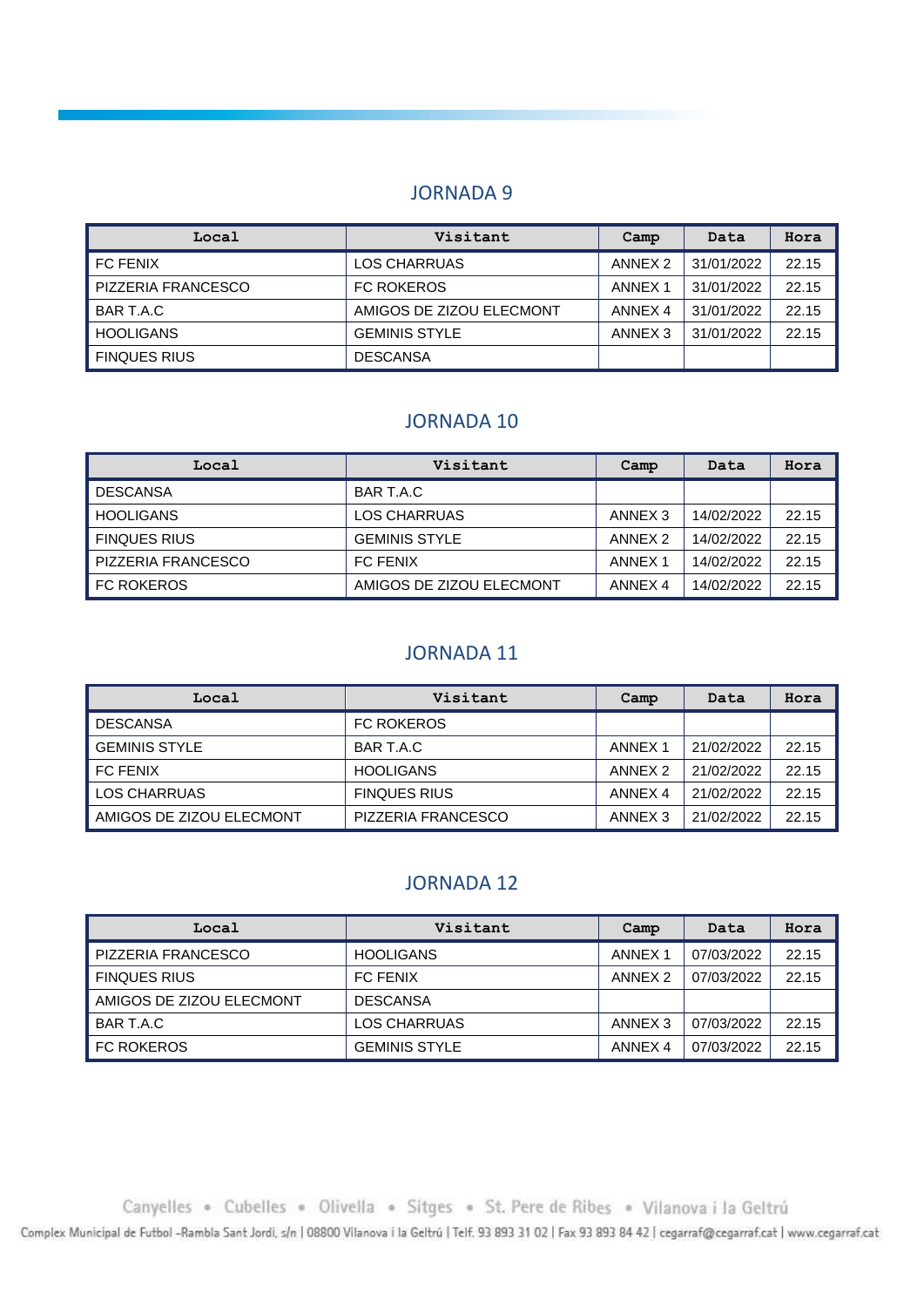| Local            | Visitant                 | Camp               | Data       | Hora  |
|------------------|--------------------------|--------------------|------------|-------|
| DESCANSA         | PIZZERIA FRANCESCO       |                    |            |       |
| <b>HOOLIGANS</b> | <b>FINQUES RIUS</b>      | ANNEX <sub>4</sub> | 14/03/2022 | 22.15 |
| LOS CHARRUAS     | <b>FC ROKEROS</b>        | ANNEX <sub>1</sub> | 14/03/2022 | 22.15 |
| l FC FENIX       | BAR T.A.C                | ANNEX <sub>3</sub> | 14/03/2022 | 22.15 |
| l GEMINIS STYLE  | AMIGOS DE ZIZOU ELECMONT | ANNEX 2            | 14/03/2022 | 22.15 |

#### JORNADA 14

| Local                    | Visitant             | Camp               | Data       | Hora  |
|--------------------------|----------------------|--------------------|------------|-------|
| BAR T.A.C                | <b>HOOLIGANS</b>     | ANNEX <sub>2</sub> | 28/03/2022 | 22.15 |
| PIZZERIA FRANCESCO       | <b>FINQUES RIUS</b>  | ANNEX 4            | 28/03/2022 | 22.15 |
| <b>DESCANSA</b>          | <b>GEMINIS STYLE</b> |                    |            |       |
| AMIGOS DE ZIZOU ELECMONT | <b>LOS CHARRUAS</b>  | <b>ANNEX 1</b>     | 28/03/2022 | 22.15 |
| <b>FC ROKEROS</b>        | <b>FC FENIX</b>      | ANNEX <sub>3</sub> | 28/03/2022 | 22.15 |

#### JORNADA 15

| Local                | Visitant                  | Camp               | Data       | Hora  |
|----------------------|---------------------------|--------------------|------------|-------|
| <b>GEMINIS STYLE</b> | <b>PIZZERIA FRANCESCO</b> | ANNEX <sub>1</sub> | 04/04/2022 | 22.15 |
| l FC FENIX           | AMIGOS DE ZIZOU ELECMONT  | ANNEX <sub>3</sub> | 04/04/2022 | 22.15 |
| <b>FINQUES RIUS</b>  | BAR T.A.C                 | ANNEX <sub>2</sub> | 04/04/2022 | 22.15 |
| HOOLIGANS            | <b>FC ROKEROS</b>         | ANNEX 4            | 04/04/2022 | 22.15 |
| LOS CHARRUAS         | <b>DESCANSA</b>           |                    |            |       |

#### JORNADA 16

| Local                    | Visitant            | Camp               | Data       | Hora  |
|--------------------------|---------------------|--------------------|------------|-------|
| <b>DESCANSA</b>          | <b>FC FENIX</b>     |                    |            |       |
| PIZZERIA FRANCESCO       | BAR T.A.C           | ANNEX <sub>3</sub> | 11/04/2022 | 22.15 |
| AMIGOS DE ZIZOU ELECMONT | <b>HOOLIGANS</b>    | ANNEX 1            | 11/04/2022 | 22.15 |
| <b>FC ROKEROS</b>        | <b>FINQUES RIUS</b> | ANNEX <sub>2</sub> | 11/04/2022 | 22.15 |
| <b>GEMINIS STYLE</b>     | LOS CHARRUAS        | ANNEX 4            | 11/04/2022 | 22.15 |

Canyelles . Cubelles . Olivella . Sitges . St. Pere de Ribes . Vilanova i la Geltrú